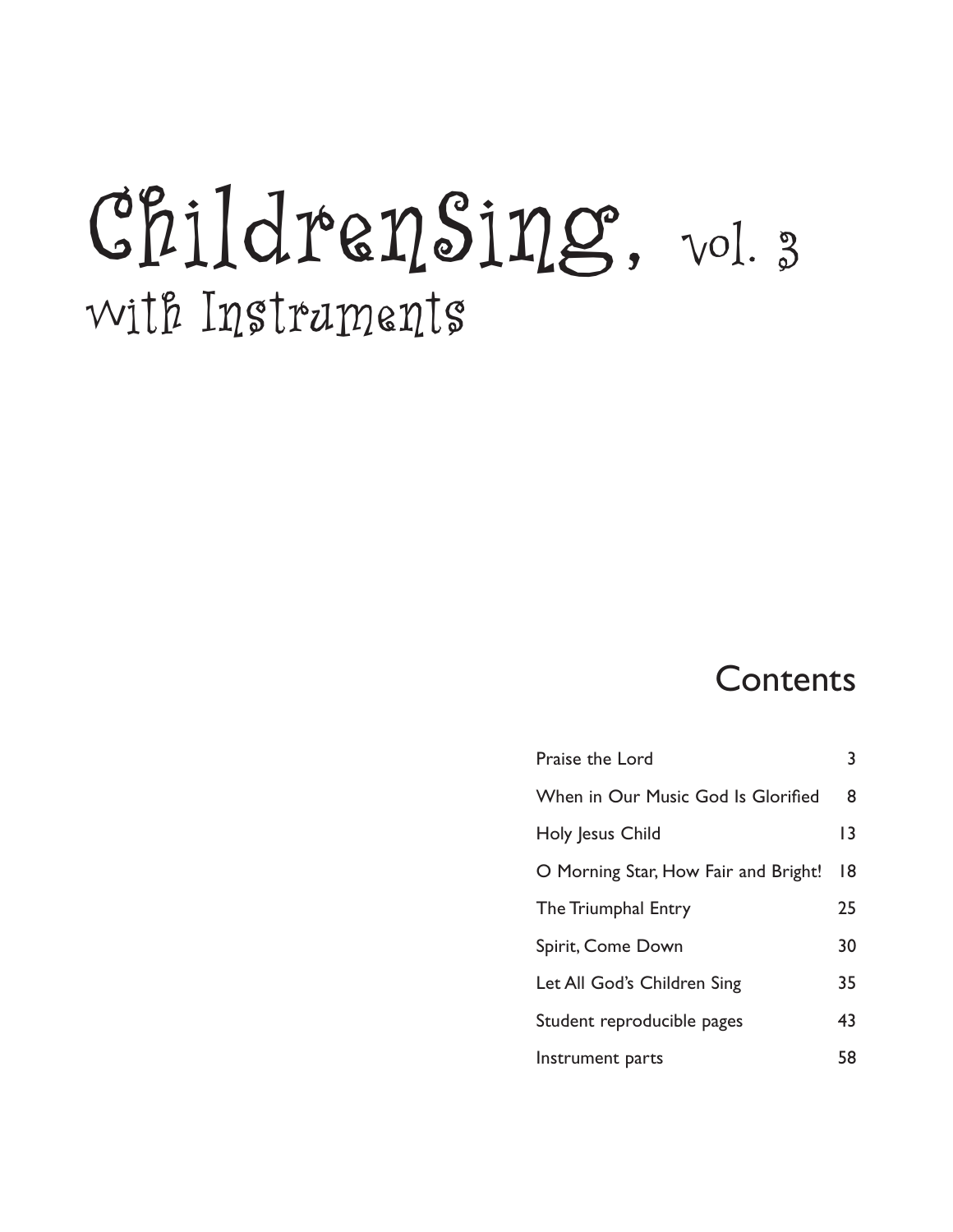#### Praise the Lord

Use this piece for a fun, upbeat beginning to the choir year. Any hand-played drum may be used and the pattern is consistent for quick learning. As you introduce the piece, highlight the differences between the percussive "A" section and the legato "B" section. Employ crisp consonants in the A section ("Pr" of praise and "D" of Lord) and supported, four-measure phrases in the B section.

M. P.

*Ready, Set, Read!* Have choristers look at mm. 5–7 and highlight their note for the word "Lord" in each measure. Point out this ascending sequence, showing how the notes rise higher on the staff. Have them find this pattern when it occurs later and be on the lookout for ascending or descending sequences in other pieces.





\* Conga, djembe, bongo or any hand drum may be used.

Percussion part found on p. 58.

Copyright © 2007 by Augsburg Fortress. All rights reserved.

 *ChildrenSing with Instruments, vol. 3,* by Mark Patterson, ISBN 978-0-8006-2034-9 Published by Augsburg Fortress. Printed in U.S.A. Duplication in any form prohibited without publisher's written permission.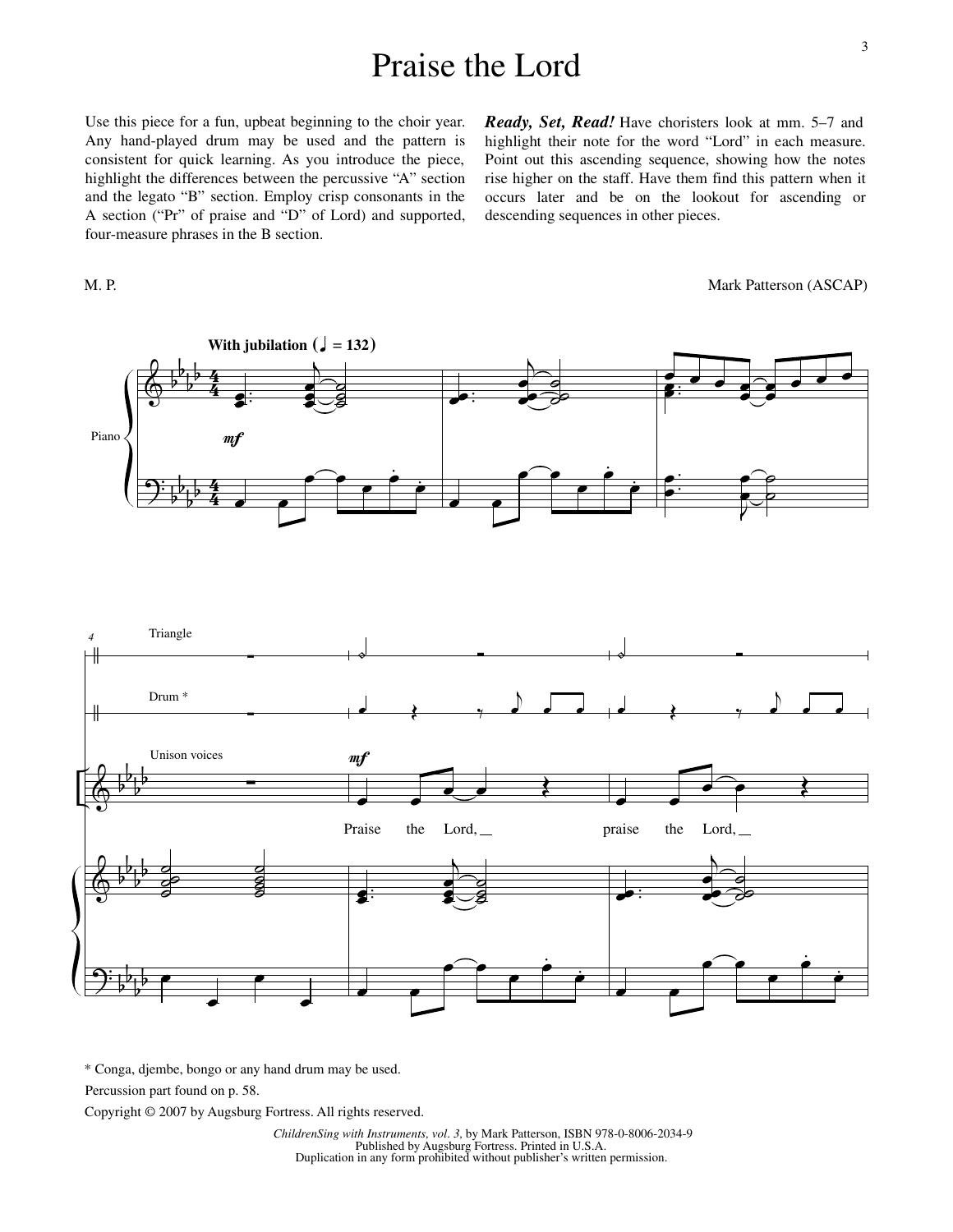This hymn setting may be sung any time of year and would be especially effective in a service that celebrates the music ministry of the church. Consider dividing the stanzas to make learning easier. The first stanza could be a solo if desired or several choirs could take turns with the first three stanzas for an intergenerational anthem. Teach the descant to everyone and try different arrangements of singers so that all get to experience singing melody and descant.

*Ready, Set, Read!* Have singers identify a quarter rest and find phrases that begin with one. Each time that rest appears, have them raise their hand in the air for one beat. Next time through, replace the raised hands with a good singers' breath.



Fred Pratt Green, 1903–2000

**ENGELBERG** Charles Villiers Stanford, 1852–1924 arr. Mark Patterson (ASCAP)



Handbell part found on p. 59.

Text: Fred Pratt Green, 1903–2000, © 1972 Hope Publishing Co., Carol Stream, IL, 60188. All rights reserved. Used with permission. Arrangement © 2007 Augsburg Fortress. All rights reserved.

 *ChildrenSing with Instruments, vol. 3,* by Mark Patterson, ISBN 978-0-8006-2034-9 Published by Augsburg Fortress. Printed in U.S.A. Duplication in any form prohibited without publisher's written permission.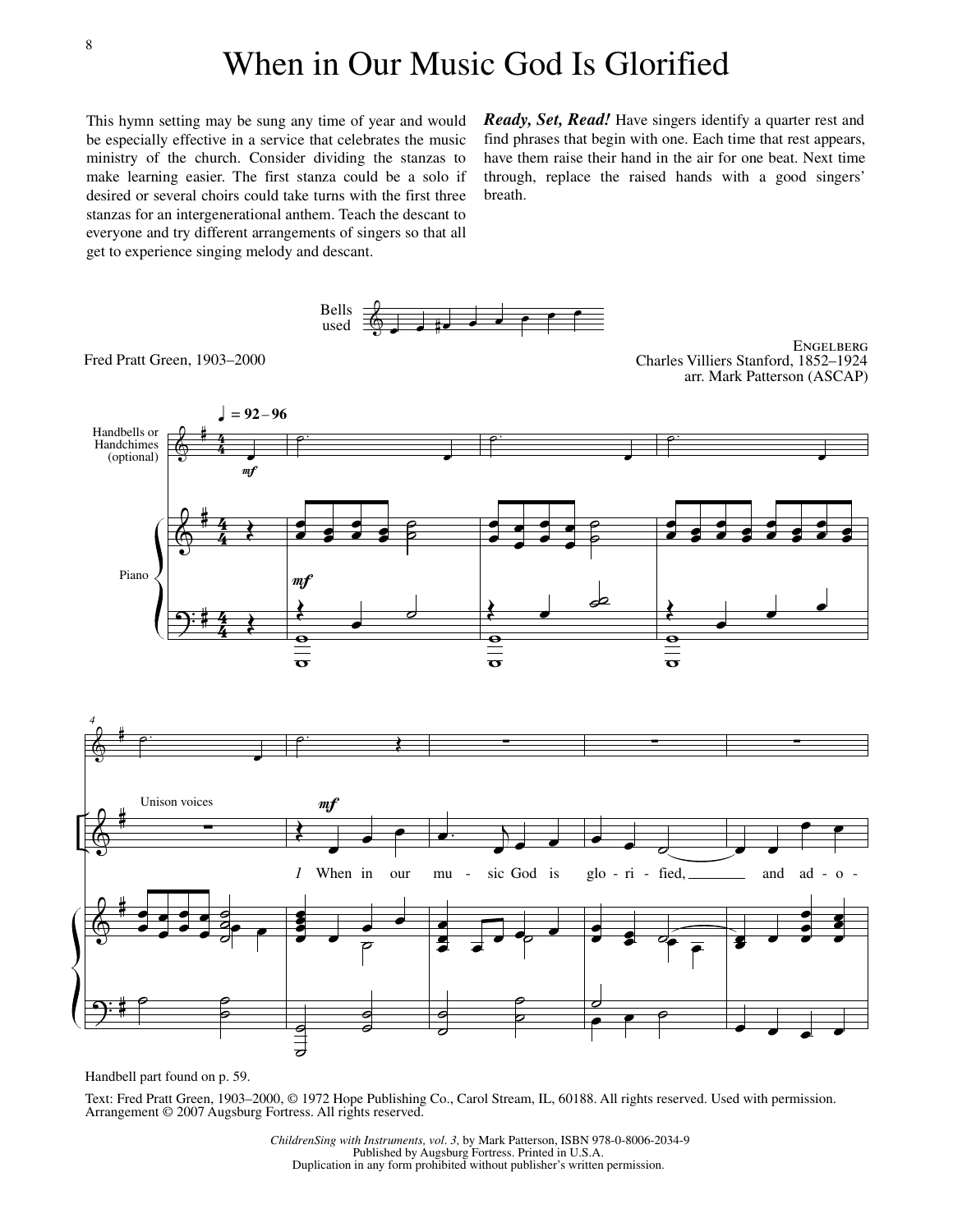## Holy Jesus Child

This Christmas piece alternates between intimate verses that have the feel of being sung beside the manger and a refrain that invites others to behold the Christ child. Try using soloists where indicated to emphasize this idea. In warm-up, help choristers discover their soft palate using a yawn to raise it and an "ah" vowel to vocalize (yah, yah, yah, on sol, mi, do). Have them lift the soft palate the same way each time they sing "Christ awaits, come and see" to help produce a beautiful, resonant tone.

 $\Phi$  $\pmb{\phi}$  $\Theta$ # # # # # # # # # # # #  $rac{4}{4}$  $\frac{4}{\epsilon}$  $\frac{4}{4}$  $\frac{4}{\hbar}$  $\frac{4}{4}$  $\frac{4}{\hbar}$ Glockenspiel or Metallophone (optional) Piano ∑ œœœ **Tenderly**  $\left(\frac{1}{2}\right) = 92$  $\boldsymbol{m}$ œ **†**  $\overline{\phantom{a}}$ <u>a</u> ∑ œœœ œ **j**  $\overline{\phantom{0}}$ e<br>1 ∑ œœœ œ œ œ ˙  $\frac{\varepsilon}{\varepsilon}$ ˙ ˙ ∑  $\frac{1}{2}$  $\mathbf{S}$  $\overline{\mathsf{S}}$  $\widehat{\bullet}$   $\widehat{\overline{\bullet}}$   $\widehat{\overline{\bullet}}$   $\widehat{\overline{\bullet}}$  $\overline{C}$  $\overline{\phantom{0}}$  $\pmb{\phi}$  $\pmb{\phi}$  $\Theta$ # # # # # # # # # # # # *5* œ Opt. solo I  $\frac{mp}{2}$ œ  $\overline{\phantom{a}}$ your head, œœœ œ 。<br>。 ˙ ˙  $\frac{2}{5}$ õ<br>Р  $\overline{\cdot}$  $\overline{\phantom{a}}$ go to sleep, œœœ œ **j** ˙ ˙ ខ្លី ˙ œ œ œ œ we will wor - ship œœœ œ  $\overrightarrow{e}$ ˙ ˙  $\epsilon$ ˙  $\bullet$   $\bullet$   $\circ$ at your feet.  $\frac{1}{2}$   $\frac{1}{2}$   $\frac{1}{2}$  $\begin{matrix} \circ & \bullet & \circ \ \circ & \circ \end{matrix}$ ˙ œ œ ˙ ˙ ˙  $\frac{1}{2}$  $\pmb{\phi}$  $\pmb{\phi}$ # # # # # # # # *9*  $\overline{\cdot}$  $\overline{\phantom{a}}$ Son of God, œœœ œ 。<br>。  $\overline{\cdot}$  $\overline{\phantom{a}}$ Prince of peace, œœœ œ 。<br>。 . . . . ho - ly Je - sus œœœ  $\bullet$   $\bullet$   $\bullet$ ˙  $\overrightarrow{c}$ . child. ວ 0 | |  $\Omega$ œ e<br>E œ  $Je$ Mark Patterson (ASCAP) *1*

*Ready, Set, Read!* Identify quarter notes, half notes and dotted half notes. Using either claps, counts, or ta's, have singers read the rhythms on a selected portion of the piece aloud.

ខ្ល<br>ភ p<br>Р

˙ ˙

 $\Theta$ 

M.P.

# # # # ˙ ˙

> *ChildrenSing with Instruments, vol. 3,* by Mark Patterson, ISBN 978-0-8006-2034-9 Published by Augsburg Fortress. Printed in U.S.A. Duplication in any form prohibited without publisher's written permission.

˙ ˙

˙ ˙  $\epsilon$  =

 $\overline{\phantom{a}}$ 

p

ខ្ល<br>ភ p<br>Р

Copyright © 2007 by Augsburg Fortress. All rights reserved. Glockenspiel part found on p. 60.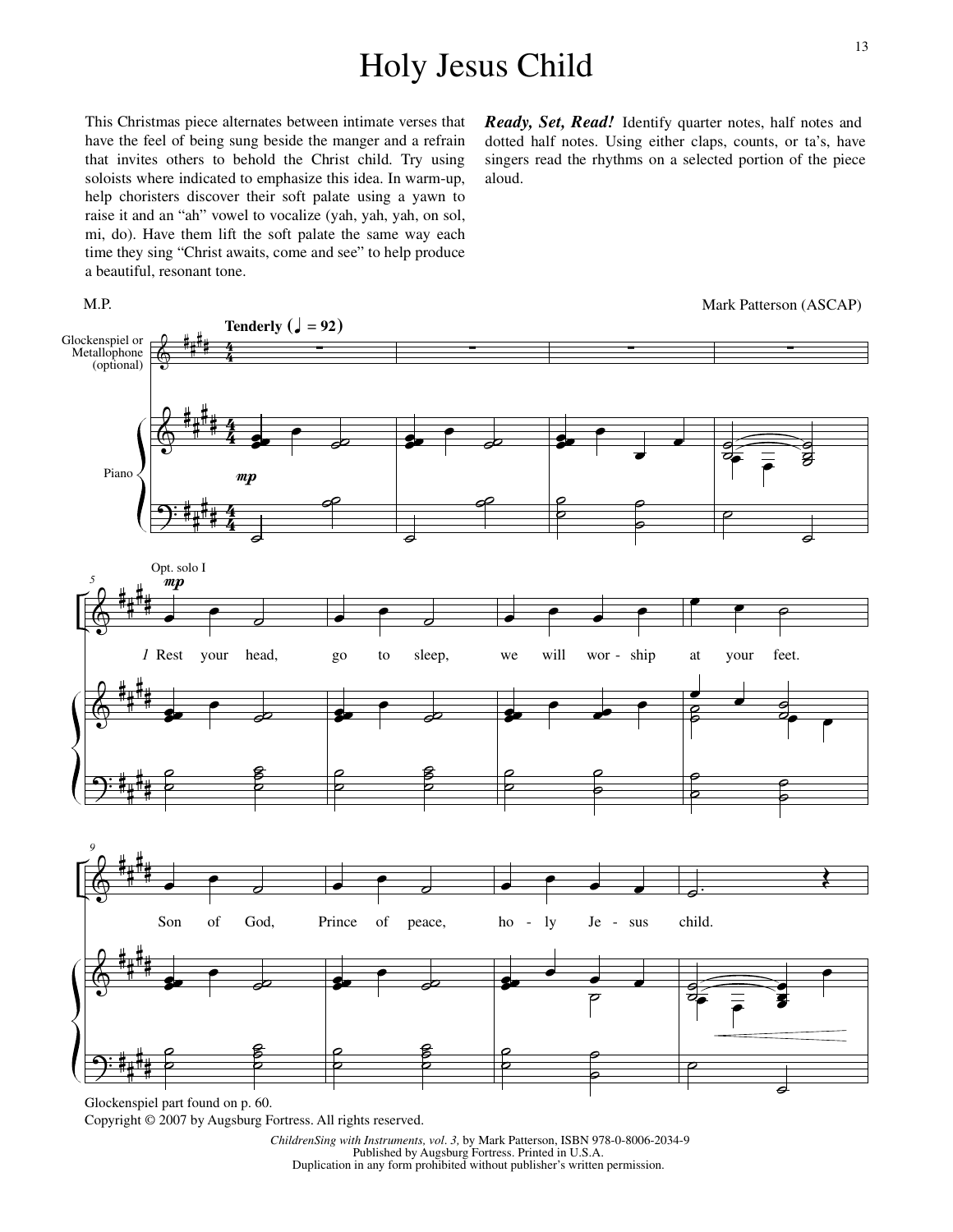This hymn setting is ideal for Epiphany but may be used at other times as well. The bell part is easy to teach and consists of only two chords. For quick learning, assign bell players to chord 1 or chord 2 with appropriate bells. Two lucky ringers get to be in both chords! They can follow your signals to know when to play, and then later, look at the score to see how their part is notated.

Bells

*Ready, Set, Read!* Teach the patterns: do-sol-mi-do-sol and sol-mi and have singers find these patterns in their music. Label measures where the melody skips and where it steps. Try playing or singing some of these patterns and see if singers can aurally identify skips vs. steps.



Text © 1978 *Lutheran Book of Worship*, admin. Augsburg Fortress. Copyright © 2007 by Augsburg Fortress. All rights reserved.

 *ChildrenSing with Instruments, vol. 3,* by Mark Patterson, ISBN 978-0-8006-2034-9 Published by Augsburg Fortress. Printed in U.S.A. Duplication in any form prohibited without publisher's written permission.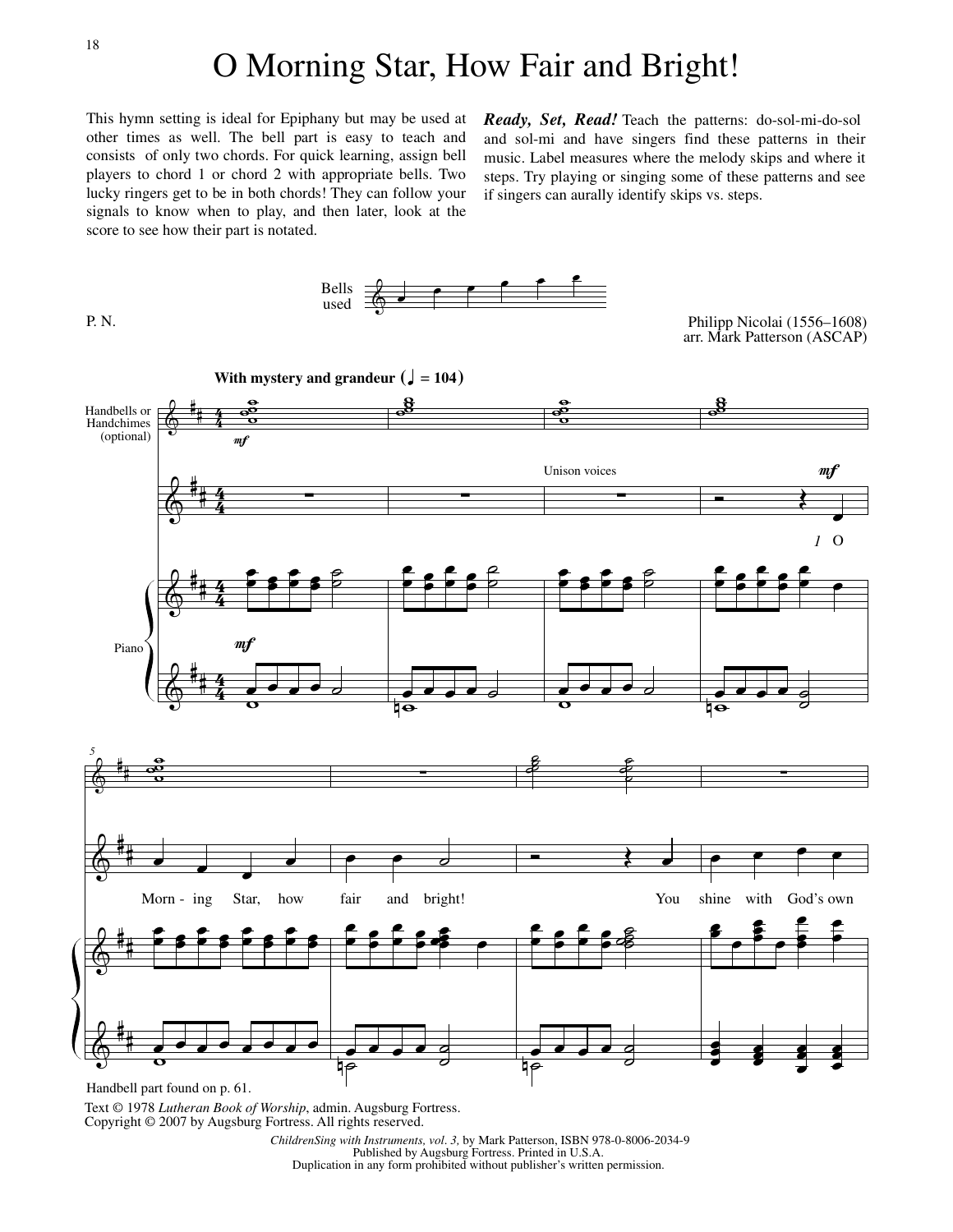#### The Triumphal Entry

This Palm Sunday anthem allows for beautiful unison singing and a brief opportunity for part singing. Teach your singers to recognize minor and major chords in this piece. Give each child an index card with a small m (minor) on one side and a large M (major) on the on the other (perhaps written in different colors). Have them indicate by holding up the correct side of the cards which chords they hear as they sing through.

M.P.

*Ready, Set, Read!* Have singers circle the 6/8 time signature and discuss its meaning. Have them scan their part to find how many different ways those 6 beats can be divided (6 eighth notes, one dotted half note, three eighth notes plus a dotted quarter note, etc.).



C Instrument part found on p. 62.

Copyright © 2007 by Augsburg Fortress. All rights reserved.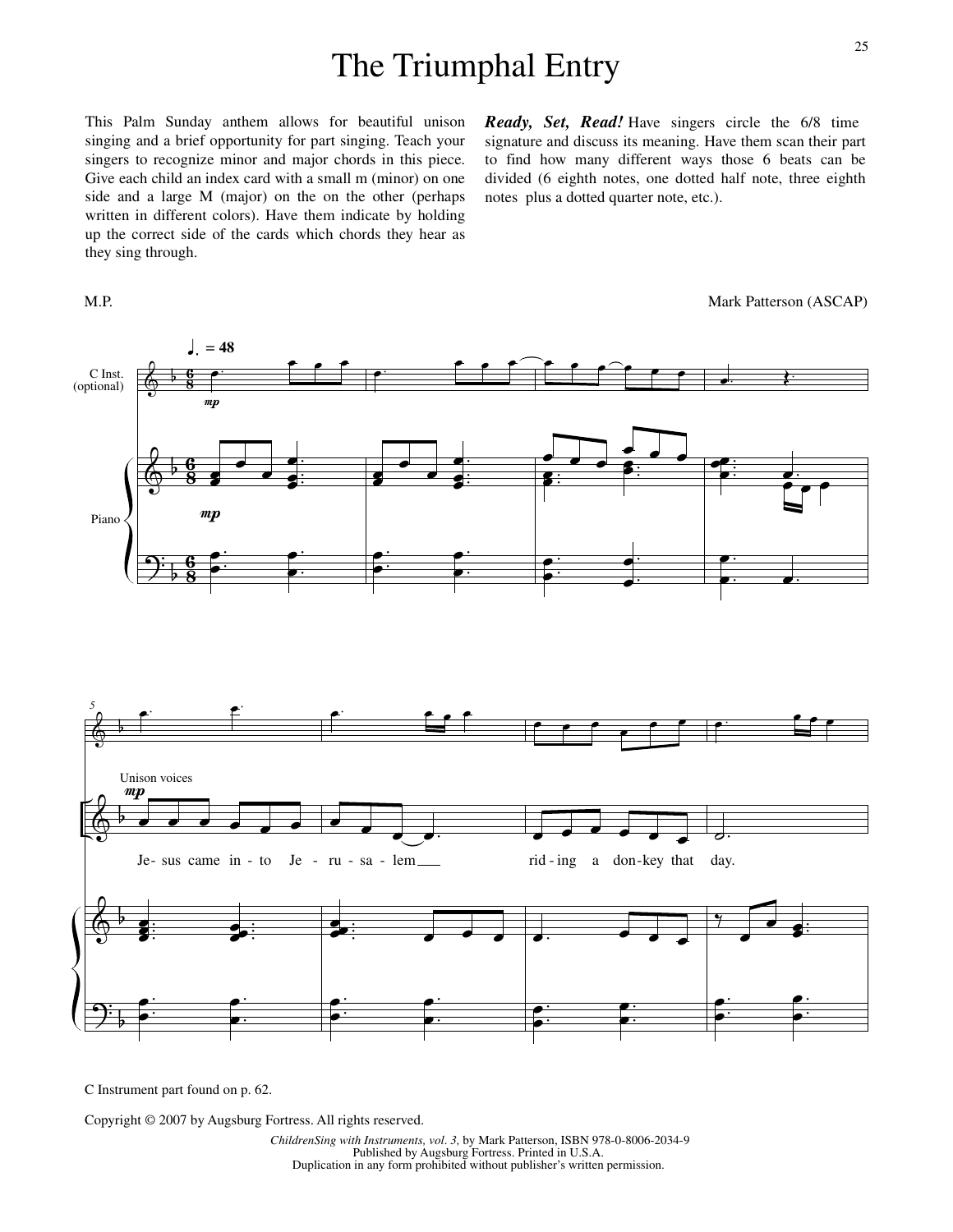### Spirit, Come Down

Sing this piece for Pentecost Sunday and take the opportunity to share the story from Acts Chapter 2 with your choristers. In warm-up, practice singing a tall "ah" vowel. Apply that tall "ah" to the following words: come, down, us, God, power, and surround, working to avoid the "uh" sound. ("Down" and "surround" are actually diphthongs, so a brief "oo" sound is added after the "ah.")

*Ready, Set, Read!* Use this piece to introduce the syncopated pattern found in m. 5. Teach the pattern by rote first, emphasizing beat 1, the "and" of beat 2, and beat 4. Then have singers write an "S" above each measure where this pattern occurs.



C instrument part found on p. 63.

Copyright © 2007 by Augsburg Fortress. All rights reserved.

M.P.

Mark Patterson (ASCAP)